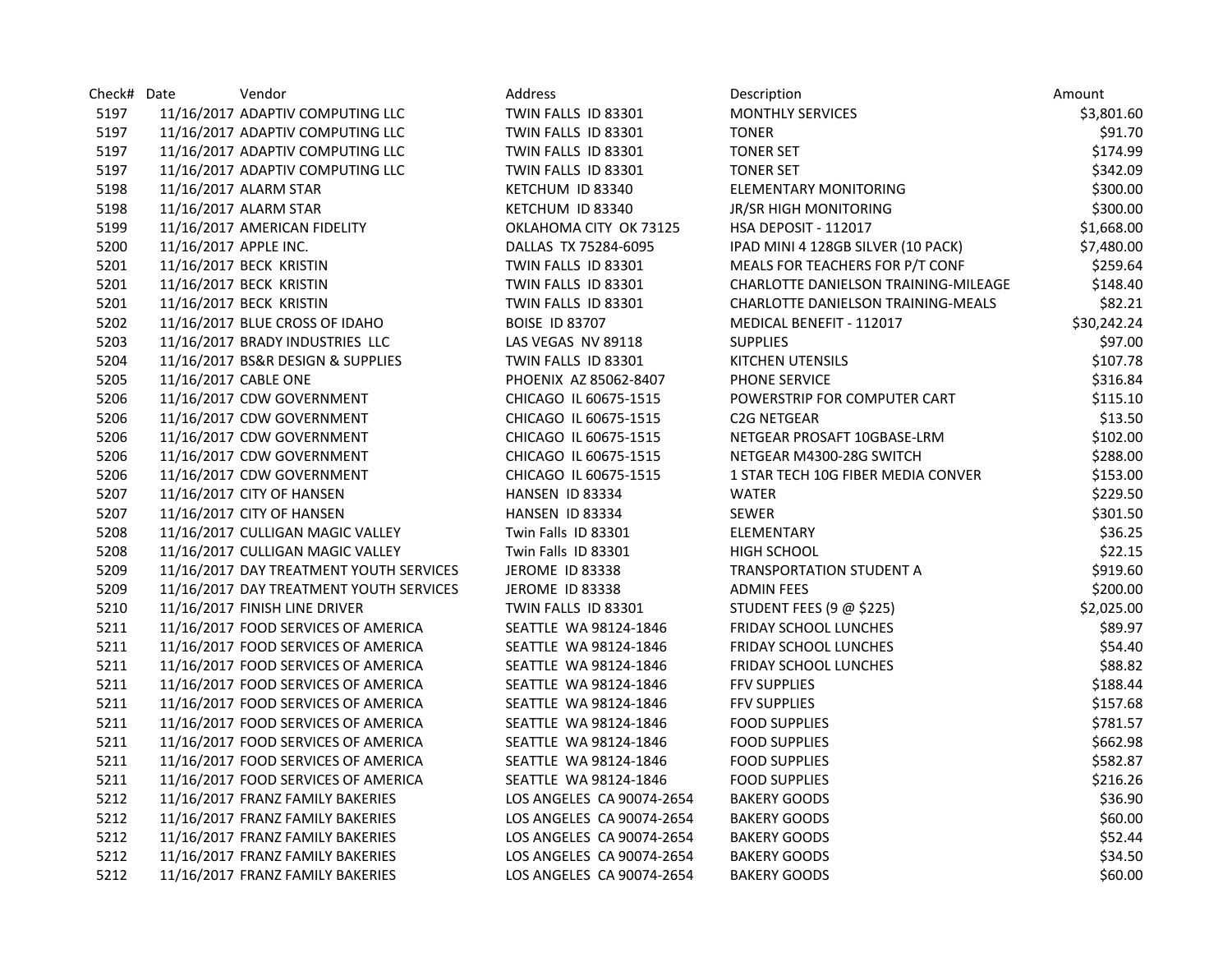| 5213 | 11/16/2017 GLACIER REFRIGERATION INC      | TWIN FALLS ID 83303      | <b>CHECK FREEZER WARNING</b>         | \$206.25     |
|------|-------------------------------------------|--------------------------|--------------------------------------|--------------|
| 5214 | 11/16/2017 GREAT AMERICA FINANCIAL SERV   | DALLAS TX 75266-0831     | <b>COPIER AGREEMENT-ELEM</b>         | \$138.00     |
| 5214 | 11/16/2017 GREAT AMERICA FINANCIAL SERV   | DALLAS TX 75266-0831     | <b>COPIER AGREEMENT-HS</b>           | \$137.00     |
| 5215 | 11/16/2017 GROVER'S PAY & PACK            | TWIN FALLS ID 83301      | FAUCET VALVE FOR ELEM BATHROOM       | \$7.49       |
| 5215 | 11/16/2017 GROVER'S PAY & PACK            | TWIN FALLS ID 83301      | FAUCET VALVE FOR THE ELEM BATHROOM   | \$14.98      |
| 5216 | 11/16/2017 HAINES AUTO ELECTRIC INC       | TWIN FALLS ID 83301      | <b>REPAIR ALTERNATOR-BUS #4</b>      | \$198.00     |
| 5217 | 11/16/2017 HAMILTON SHAREE                | KIMBERLY ID 83341        | BINDERS/DIVIDERS-SENIOR PARENTS      | \$127.92     |
| 5217 | 11/16/2017 HAMILTON SHAREE                | KIMBERLY ID 83341        | <b>PSAT SUPPLIES</b>                 | \$73.35      |
| 5217 | 11/16/2017 HAMILTON SHAREE                | KIMBERLY ID 83341        | HISPANIC YOUTH LEADERSHIP SUMMIT     | \$38.61      |
| 5218 | 11/16/2017 HANSEN ELEMENTARY SCHOOL       |                          | <b>BOOKS FROM BOOK FAIR-ELEM</b>     | \$277.10     |
| 5218 | 11/16/2017 HANSEN ELEMENTARY SCHOOL       |                          | <b>BOOKS FROM BOOK FAIR-JR HIGH</b>  | \$26.97      |
| 5218 | 11/16/2017 HANSEN ELEMENTARY SCHOOL       |                          | PT CONFERNCE INTERPRETERS            | \$200.00     |
| 5218 | 11/16/2017 HANSEN ELEMENTARY SCHOOL       |                          | READING BOOKS FOR 21ST CENTURY GRANT | \$44.00      |
| 5219 | 11/16/2017 Hansen School Dist #415        |                          | EMPLOYER SHARE FICA/MDC - 112017     | \$12,340.57  |
| 5220 | 11/16/2017 Hansen School Dist #415        |                          | EMPLOYER SHARE PERSI - 112017        | \$19,514.09  |
| 5221 | 11/16/2017 Hansen School Dist. #415       |                          | PAYROLL - 112017                     | \$165,846.76 |
| 5222 | 11/16/2017 HANSEN SCHOOL DISTRICT         |                          | FINGERPRINTING FOR K RAY             | \$20.00      |
| 5222 | 11/16/2017 HANSEN SCHOOL DISTRICT         |                          | <b>CERTIFIED PARENT LETTER</b>       | \$6.59       |
| 5222 | 11/16/2017 HANSEN SCHOOL DISTRICT         |                          | VAL & BOB'S INSURANCE                | \$75.24      |
| 5222 | 11/16/2017 HANSEN SCHOOL DISTRICT         |                          | TEACHER DINNER FOR P/T CONF          | \$258.00     |
| 5222 | 11/16/2017 HANSEN SCHOOL DISTRICT         |                          | <b>P20 CONFERENCE</b>                | \$32.00      |
| 5222 | 11/16/2017 HANSEN SCHOOL DISTRICT         |                          | LUNCHROOM TAXES                      | \$2.10       |
| 5223 | 11/16/2017 HARVEY'S OFFICE PLUS           | TWIN FALLS ID 83301      | <b>PAPER ROLL</b>                    | \$8.99       |
| 5224 | 11/16/2017 HERNANDEZ DACIA                | HANSEN ID 83334          | FOOD FOR PAC MEETING                 | \$20.86      |
| 5225 | 11/16/2017 HOME DEPOT CREDIT SERV         | LOUISVILLE KY 40290-1030 | <b>SUPPLIES FOR PROJECTS</b>         | \$128.34     |
| 5226 | 11/16/2017 IDAHO DEPT OF HEALTH & WELFARE | BOISE ID 83720-0036      | <b>MEDICAID MATCH</b>                | \$4,000.00   |
| 5227 | 11/16/2017 IDAHO DIGITAL LEARNING         | <b>BOISE ID 83707</b>    | <b>IDLA CLASSES</b>                  | \$275.00     |
| 5228 | 11/16/2017 IDAHO POWER                    | Seattle WA 98124-1966    | JR/SR HIGH                           | \$1,902.34   |
| 5228 | 11/16/2017 IDAHO POWER                    | Seattle WA 98124-1966    | ELEM                                 | \$1,578.28   |
| 5228 | 11/16/2017 IDAHO POWER                    | Seattle WA 98124-1966    | PRESCHOOL                            | \$79.75      |
| 5228 | 11/16/2017 IDAHO POWER                    | Seattle WA 98124-1966    | SOUTH MODULAR                        | \$16.60      |
| 5228 | 11/16/2017 IDAHO POWER                    | Seattle WA 98124-1966    | <b>FOOTBALL FIELD</b>                | \$61.53      |
| 5228 | 11/16/2017 IDAHO POWER                    | Seattle WA 98124-1966    | <b>IRRIGATION PUMP</b>               | \$43.75      |
| 5229 | 11/16/2017 IDAHO STATE BILLING SERVICE    | <b>BOISE ID 83709</b>    | MEDICAID ADMIN FEE                   | \$1,644.55   |
| 5230 | 11/16/2017 INTEGRATED TECHNOLOGIES        | TWIN FALLS ID 83303-1843 | ELEMENTARY-XEROX                     | \$186.69     |
| 5230 | 11/16/2017 INTEGRATED TECHNOLOGIES        | TWIN FALLS ID 83303-1843 | ELEMENTARY-SHARP                     | \$124.56     |
| 5230 | 11/16/2017 INTEGRATED TECHNOLOGIES        | TWIN FALLS ID 83303-1843 | <b>HS OFFICE</b>                     | \$33.10      |
| 5230 | 11/16/2017 INTEGRATED TECHNOLOGIES        | TWIN FALLS ID 83303-1843 | <b>HS-TEACHERS</b>                   | \$246.85     |
| 5230 | 11/16/2017 INTEGRATED TECHNOLOGIES        | TWIN FALLS ID 83303-1843 | <b>HS-TEACHERS</b>                   | \$211.27     |
| 5230 | 11/16/2017 INTEGRATED TECHNOLOGIES        | TWIN FALLS ID 83303-1843 | ELEMENTARY-SHARP                     | \$607.66     |
| 5231 | 11/16/2017 INTERMOUNTAIN GAS              | <b>BOISE ID 83732</b>    | PRESCHOOL                            | \$49.68      |
| 5231 | 11/16/2017 INTERMOUNTAIN GAS              | <b>BOISE ID 83732</b>    | ELEMENTARY                           | \$152.85     |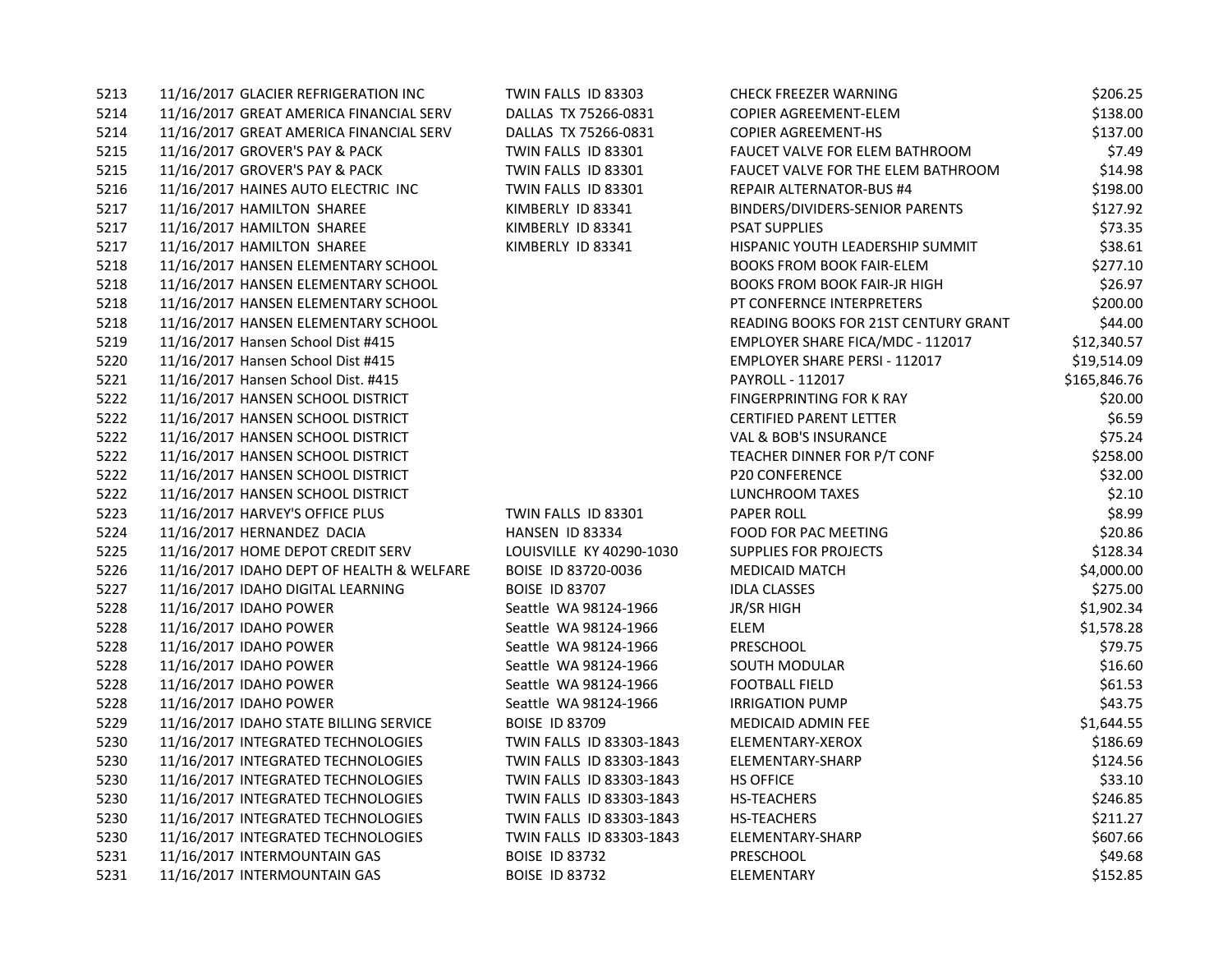| 5231 | 11/16/2017 INTERMOUNTAIN GAS              | <b>BOISE ID 83732</b>        | AG BLDG                                 | \$130.23   |
|------|-------------------------------------------|------------------------------|-----------------------------------------|------------|
| 5231 | 11/16/2017 INTERMOUNTAIN GAS              | <b>BOISE ID 83732</b>        | JR/SR HIGH                              | \$604.12   |
| 5232 | 11/16/2017 ISTATION ACCOUNT EXECUTIVE     | DALLAS TX 75206              | <b>ISTATION PROGRAM</b>                 | \$284.93   |
| 5232 | 11/16/2017 ISTATION ACCOUNT EXECUTIVE     | DALLAS TX 75206              | <b>ISTATION PROGRAM</b>                 | \$399.32   |
| 5233 | 11/16/2017 KELLY KAYLA                    | <b>BUHL ID 83316</b>         | MEALS FOR CONF FOR 5 PEOPLE             | \$117.00   |
| 5233 | 11/16/2017 KELLY KAYLA                    | <b>BUHL ID 83316</b>         | <b>BOOKS-PROACTIVE DISCIPLINE</b>       | \$199.99   |
| 5234 | 11/16/2017 LAKESHORE LEARNING MATERIALS   | CARSON CA 90895              | UNIFIX CUBES (200 COUNT)                | \$24.99    |
| 5234 | 11/16/2017 LAKESHORE LEARNING MATERIALS   | CARSON CA 90895              | <b>SHIPPING &amp; HANDELING</b>         | \$6.75     |
| 5234 | 11/16/2017 LAKESHORE LEARNING MATERIALS   | CARSON CA 90895              | DOUBLE SIDED COUNTERS (450 COUNT)       | \$9.99     |
| 5235 | 11/16/2017 LAMMERS TRUCK CENTER           | TWIN FALLS ID 83301          | REPAIR BRAKE FLUID LEAK-BUS #6          | \$216.25   |
| 5236 | 11/16/2017 LASSO JAMES                    | TWIN FALLS ID 83301          | <b>BUS DRIVER MEAL-ACTIVITY</b>         | \$6.50     |
| 5237 | 11/16/2017 LEARNING A-Z                   | CHICAGO IL 60673-1239        | 5 YRS~ RAZKIDS (9 CLASSROOMS)           | \$4,452.97 |
| 5238 | 11/16/2017 LES SCHWAB                     | TWIN FALLS ID 83301-4830     | 6 TIRES FOR BUS #6                      | \$1,615.50 |
| 5239 | 11/16/2017 LOCKWOOD SPRINKLERS & SPRAYING | HANSEN ID 83334              | SPRINKLER BLOW OUT-ELEM                 | \$125.00   |
| 5239 | 11/16/2017 LOCKWOOD SPRINKLERS & SPRAYING | HANSEN ID 83334              | SPRINKLER BLOW OUT-HS                   | \$65.00    |
| 5240 | 11/16/2017 MEADOW GOLD DAIRIES-BOISE      | DENVER CO 80271-0960         | <b>MILK PRODUCTS</b>                    | \$2,118.45 |
| 5241 | 11/16/2017 MOORE SMITH BUXTON & TURCKE    | <b>BOISE ID 83702</b>        | PROFESSIONAL SERVICES                   | \$150.00   |
| 5242 | 11/16/2017 NORCO                          | SALT LAKE CITY UT 84141-3124 | <b>CYLINDER RENTAL</b>                  | \$5.96     |
| 5243 | 11/16/2017 PIERSOL KIM                    | <b>FILER ID 83328</b>        | MILEAGE TO CONF                         | \$228.64   |
| 5243 | 11/16/2017 PIERSOL KIM                    | <b>FILER ID 83328</b>        | COOKING SUPPLIES FOR CLASS              | \$36.40    |
| 5243 | 11/16/2017 PIERSOL KIM                    | <b>FILER ID 83328</b>        | SEWING SUPPLIES FOR CLASS               | \$120.39   |
| 5244 | 11/16/2017 PRIMARY THERAPY SOURCE         | TWIN FALLS ID 83301          | SEPTEMBER-OCCUPATIONAL THERAPY          | \$1,661.80 |
| 5244 | 11/16/2017 PRIMARY THERAPY SOURCE         | TWIN FALLS ID 83301          | SEPTEMBER-PHYSICAL THERAPY              | \$857.50   |
| 5245 | 11/16/2017 PSI ENVIRONMENTAL              | TWIN FALLS ID 83301-7873     | ELEMENTARY                              | \$64.30    |
| 5245 | 11/16/2017 PSI ENVIRONMENTAL              | TWIN FALLS ID 83301-7873     | JR/SR HIGH                              | \$165.80   |
| 5246 | 11/16/2017 QUILL CORPORATION              | PHILADELPHIA PA 19101-0600   | ADDING MACHINE TAPE                     | \$37.98    |
| 5246 | 11/16/2017 QUILL CORPORATION              | PHILADELPHIA PA 19101-0600   | <b>CLEAR PACKAGING TAPE</b>             | \$24.99    |
| 5247 | 11/16/2017 RIDLEY'S                       | TWIN FALLS ID 83301          | PRESCHOOL SNACKS                        | \$28.11    |
| 5247 | 11/16/2017 RIDLEY'S                       | TWIN FALLS ID 83301          | SOFTENER SALT                           | \$44.90    |
| 5247 | 11/16/2017 RIDLEY'S                       | TWIN FALLS ID 83301          | PRESCHOOL SNACKS                        | \$58.78    |
| 5247 | 11/16/2017 RIDLEY'S                       | TWIN FALLS ID 83301          | SUPPLIES FOR FRESHMAN CLASS             | \$29.28    |
| 5248 | 11/16/2017 RIKIM INC                      | KIMBERLY ID 83341            | LED LIGHTS IN ELEMENTARY                | \$79.00    |
| 5249 | 11/16/2017 SELECT SOURCE INC              | KIMBERLY ID 83341            | REPAIR SUPPLIES                         | \$18.15    |
| 5250 | 11/16/2017 SKINNER HEIDI                  | TWIN FALLS ID 83301          | REFRESHMENTS AND P/T CONFERENCES        | \$113.31   |
| 5250 | 11/16/2017 SKINNER HEIDI                  | TWIN FALLS ID 83301          | PIZZA FOR PAC MTG                       | \$97.79    |
| 5251 | 11/16/2017 SOUTH CENTRAL PUBLIC HEALTH    | TWIN FALLS ID 83301-3156     | 2017 HEALTH PERMIT                      | \$245.00   |
| 5252 | 11/16/2017 TEK-HUT                        | TWIN FALLS ID 83301          | <b>INTERNET SERVICES</b>                | \$1,500.00 |
| 5253 | 11/16/2017 THE TIMES-NEWS                 | TWIN FALLS ID 83301          | POSTING OF COMBINED FINANCIAL STATEMENT | \$168.10   |
| 5254 | 11/16/2017 TOOLS FOR SCHOOLS              | EMMETT ID 83617              | <b>FOOD SUPPLIES</b>                    | \$5,039.04 |
| 5255 | 11/16/2017 TRI-S WELDING                  | HANSEN ID 83334              | REPAIR PLAYGROUND EQUIPMENT             | \$254.78   |
| 5256 | 11/16/2017 VALLEY WIDE COOPERATIVE        | JEROME ID 83338              | <b>SCHOOL CAR FUEL</b>                  | \$37.11    |
| 5256 | 11/16/2017 VALLEY WIDE COOPERATIVE        | <b>JEROME ID 83338</b>       | <b>GAS CREDIT</b>                       | $-510.89$  |